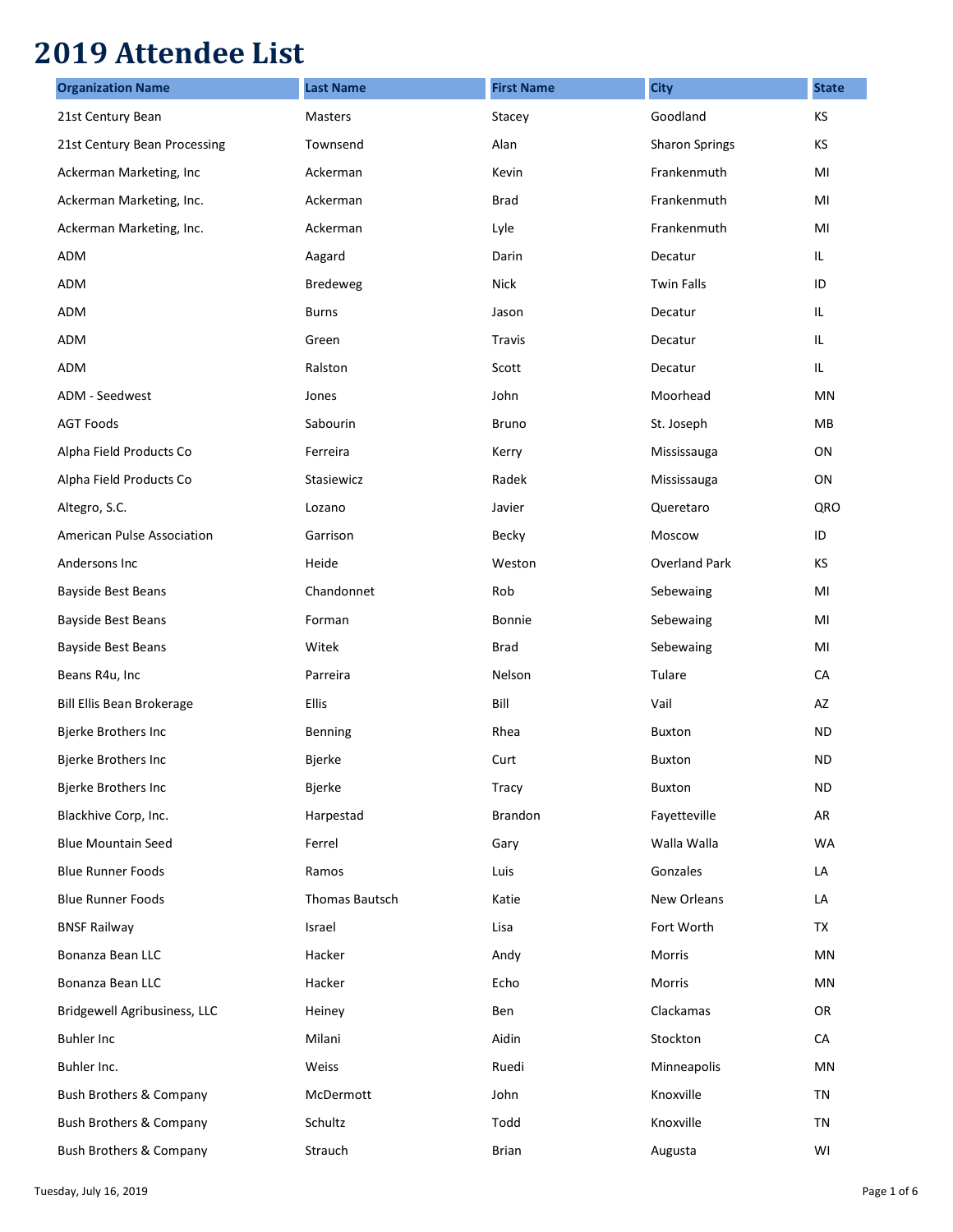| <b>Organization Name</b>              | <b>Last Name</b>  | <b>First Name</b> | <b>City</b>              | <b>State</b> |
|---------------------------------------|-------------------|-------------------|--------------------------|--------------|
| <b>Bush Brothers &amp; Company</b>    | Zimmerman         | David             | Knoxville                | <b>TN</b>    |
| C & F Foods Inc                       | Earl              | Joyce             | Hansen                   | ID           |
| C & F Foods, Inc                      | Hawkins           | Hennie            | City of Industry         | CA           |
| <b>Cablevey Conveyors</b>             | Hall              | Phil              | Oskaloosa                | IA           |
| <b>Cablevey Conveyors</b>             | <b>Ives</b>       | Steve             | Oskaloosa                | IA           |
| Cal-Bean & Grain Co-Op Inc            | Vander Feer       | Chad              | Pixley                   | CA           |
| California Bean and Pea, Inc          | Parreira          | Joel              | Tulare                   | CA           |
| California Bean Shippers Assoc        | Townsend          | Jane              | Sacramento               | CA           |
| CanFarm Pulse Inc                     | Schujman          | Gabriel           | Ciudad Granja Zapopan    | Jalisco      |
| <b>Canoe Creek Commodities</b>        | Meabon            | Mark              | <b>Dillsburg</b>         | PA           |
| Centennial Commodities, Inc.          | Simpson           | <b>Dick</b>       | Parker                   | $\rm CO$     |
| Central Bean Co Inc                   | DeLaRosa          | Fernando          | Quincy                   | <b>WA</b>    |
| Central Bean Co Inc.                  | Gonzalez III      | Samuel            | Quincy                   | <b>WA</b>    |
| Central Valley Bean Cooperative       | Fuglesten         | Daniel            | <b>Buxton</b>            | ND.          |
| Central Valley Bean Cooperative       | Scholand          | David             | <b>Buxton</b>            | <b>ND</b>    |
| <b>CFT Corporation</b>                | <b>Burnett</b>    | Wally             | Oakville                 | ON           |
| <b>CFT Corporation</b>                | Pocklington       | Caroline          | Oakville                 | ON           |
| <b>CFT Corporation</b>                | Pocklington       | Steven            | Oakville                 | ON           |
| Chippewa Valley Bean                  | Wachsmuth         | Charles           | Menomonie                | WI           |
| <b>CHS Inc Bean Plant</b>             | Guess             | Chris             | Connell                  | <b>WA</b>    |
| Colorado State University             | Thompson, Ph.D.   | Henry             | <b>Fort Collins</b>      | $\rm CO$     |
| Columbia Bean & Produce, Inc          | Garrett           | Scott             | Moses Lake               | <b>WA</b>    |
| Columbia Bean & Produce, Inc          | Strobel           | Jeffrey           | Moses Lake               | <b>WA</b>    |
| Columbia Grain International Organics | Clark             | Jo                | Portland                 | <b>OR</b>    |
| Columbia Grain, Inc                   | Roelofs           | Tony              | Portland                 | OR           |
| Cooperative Elevator Co               | Gordon            | Scott             | Pigeon                   | MI           |
| Cooperative Elevator Co               | Janowicz          | Mike              | Pigeon                   | MI           |
| Cooperative Elevator Co               | Wisenbaugh        | Todd              | Pigeon                   | MI           |
| Cooperative Elevator Co.              | Sundblad          | Caleb             | Pigeon                   | MI           |
| D.W. Sturt & Co.                      | Noble             | Phyllis           | Santa Barbara            | CA           |
| D.W. Sturt & Co.                      | Sturt             | D.W.              | Santa Barbara            | CA           |
| D.W. Sturt & Co.                      | Vance             | Kim               | <b>Steamboat Springs</b> | CO           |
| Deemsys Inc                           | Benjamin          | Dexter            | Gahanna                  | OH           |
| Delta Technology Corporation          | Quesada           | Diego             | Houston                  | TX           |
| Digrava S.A. de C.V.                  | Vaca              | Sergio            | Zapopan                  | JAL          |
| Dompe Warehouse                       | Days              | Zachary           | Crows Landing            | CA           |
| Dompe Warehouse                       | Yamamoto          | Keith             | Crows Landing            | CA           |
| Eco Foods                             | Gonzalez De Siman | Lucia             | Antiguo Cuscatlan        | La Libert    |
| Eco Foods                             | Siman             | Rolando           | Antiguo Cuscatlan        | La Libert    |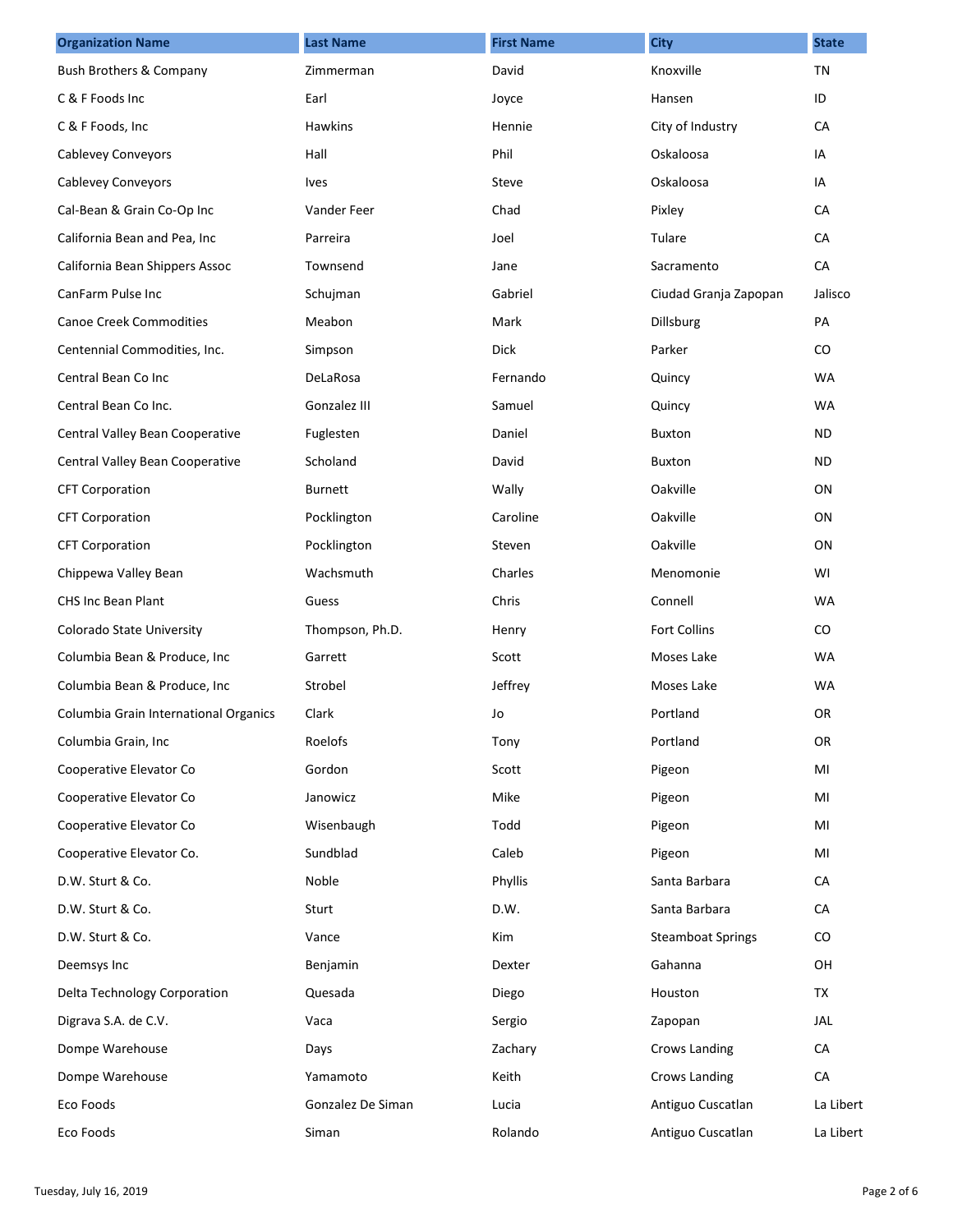| <b>Organization Name</b>         | <b>Last Name</b> | <b>First Name</b> | <b>City</b>         | <b>State</b> |
|----------------------------------|------------------|-------------------|---------------------|--------------|
| Eqraft                           | Keene            | Norman "Snap"     | George              | <b>WA</b>    |
| <b>Everbest Organics</b>         | Carlin           | Marcus            | Munger              | MI           |
| <b>Everbest Organics</b>         | Sattelberg       | Jim               | Munger              | MI           |
| <b>Faribault Foods</b>           | Allmann          | Heike             | Minneapolis         | ΜN           |
| <b>Faribault Foods</b>           | Martinez-Ibarra  | Juliana           | Minneapolis         | MN           |
| Farmer Bean & Seed LLC           | Erickson         | Ryan              | Quincy              | <b>WA</b>    |
| Farmer Bean & Seed LLC           | Kehl             | Lauren            | Quincy              | <b>WA</b>    |
| Farmer Bean & Seed LLC           | Kehl             | Lisa              | Quincy              | <b>WA</b>    |
| Farmer Bean & Seed LLC           | Kehl             | Russ              | Quincy              | <b>WA</b>    |
| Fessenden Co-op                  | <b>Stevens</b>   | <b>Brad</b>       | Fessenden           | ND.          |
| FNJ, Inc.                        | Musa             | Faisel            | Rancho Cucamonga    | CA           |
| Forest River Bean Co. Inc.       | Schanilec        | <b>Brian</b>      | <b>Forest River</b> | ND.          |
| <b>Furmanos Foods</b>            | Page             | Chuck             | Longmont            | CO           |
| G. J. Olney, Inc.                | Olney            | Joe               | Westernville        | <b>NY</b>    |
| Geo. F. Brocke & Sons, Inc.      | <b>Brocke</b>    | Berton            | Kendrick            | Id           |
| <b>Global Merchandising Corp</b> | Alvarez          | Alex              | San Francisco       | CA           |
| Global Merchandising Corp.       | Alvarez          | Lisa              | San Francisco       | CA           |
| Globeways Canada Inc.            | Richmond         | <b>Brad</b>       | Mississauga         | ON           |
| Goya De Puerto Rico, Inc.        | Selles           | Luis              | Bayamon             | PR           |
| Goya Foods of California         | Castro-Kreutz    | Ricky             | City of Industry    | CA           |
| Goya Foods of California         | Gayoso           | Teresa            | City of Industry    | CA           |
| Goya Foods of Florida            | Martell          | Aracely           | Miami               | FL.          |
| Goya Foods, Inc.                 | <b>Barroso</b>   | Anthony           | Jersey City         | NJ           |
| Goya Foods, Inc.                 | Damaris Rosario  | Luz               | <b>Brookshire</b>   | TX           |
| Goya Foods, Inc.                 | Devir            | Daniel            | Jersey City         | NJ           |
| Goya Foods, Inc.                 | Gonzalez         | Josafat           | Brookshire          | <b>TX</b>    |
| Goya Foods, Inc.                 | Seda             | Alexsandra        | Brookshire          | TX           |
| Goya Foods, Inc.                 | Unanue           | Tommy             | Brookshire          | TX           |
| Goya Foods, Inc.                 | Yorio            | Michael           | Jersey City         | NJ           |
| Granero Corp                     | Miranda          | Guadalupe         | Litchfield Park     | AZ           |
| Granero Corp                     | Miranda          | Mario             | Litchfield Park     | AZ           |
| Green Valley Bean Company        | Berthold         | John              | Park Rapids         | ΜN           |
| Greenstone Systems               | Terning          | Mike              | Alpharetta          | GA           |
| <b>Healthy Food Ingredients</b>  | Huffman          | Joni              | Fargo               | <b>ND</b>    |
| HelmsBriscoe                     | <b>Busak</b>     | Barbara           | Denver              | CO           |
| HelmsBriscoe                     | Patel            | Rupal             | Denver              | CO           |
| Hensall Co-operative             | Brown            | John              | Hensall             | ON           |
| Hensall Co-operative             | Cronin           | Chris             | Hensall             | ON           |
| Hensall Co-operative             | Hodgins          | Derwyn            | Hensall             | ON           |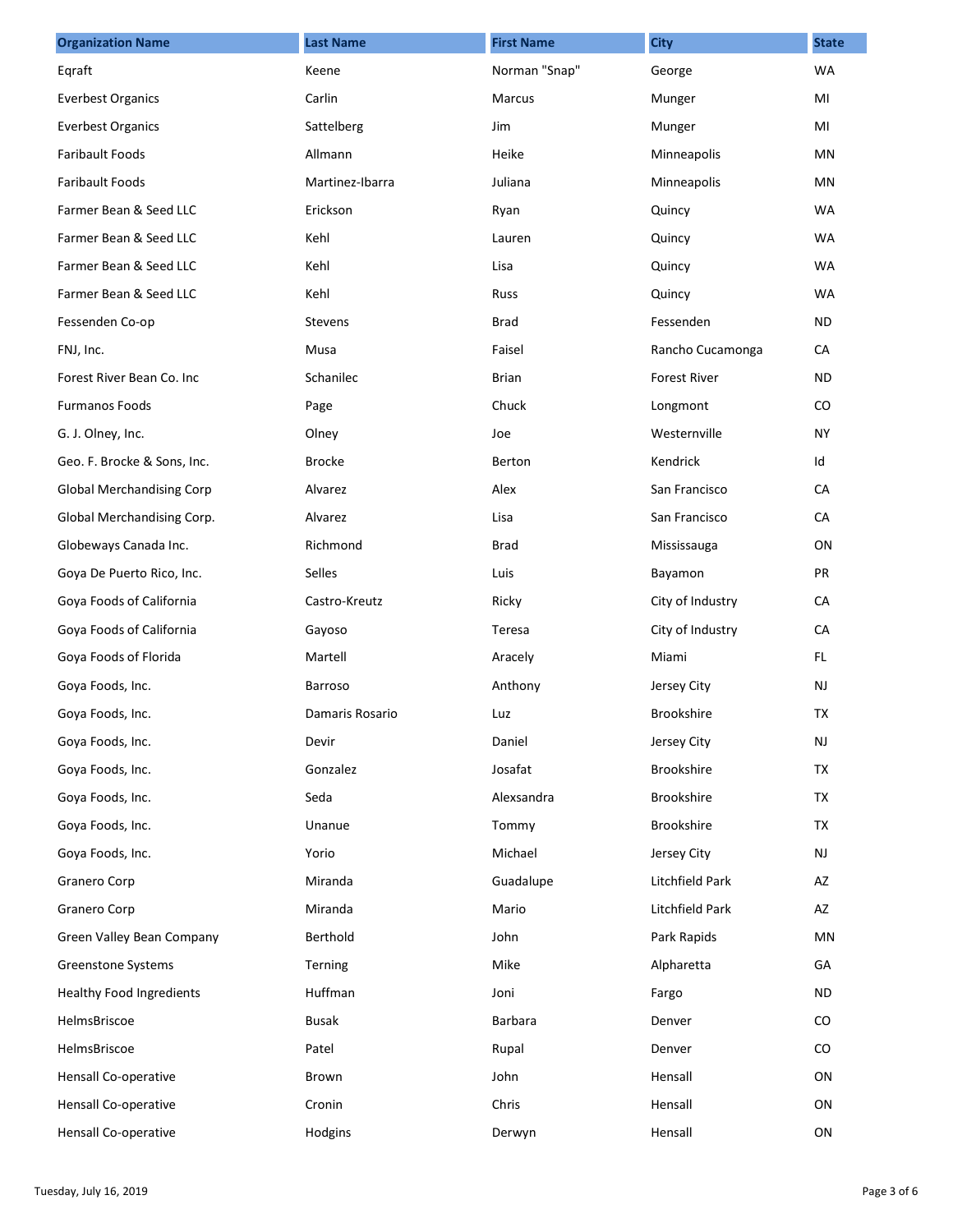| <b>Organization Name</b>       | <b>Last Name</b> | <b>First Name</b> | <b>City</b>          | <b>State</b> |
|--------------------------------|------------------|-------------------|----------------------|--------------|
| Hensall Co-operative           | Hunt             | Marion            | Hensall              | ON           |
| Hinrichs Trading Company       | <b>Boettcher</b> | Dirk              | Pullman              | <b>WA</b>    |
| Hinrichs Trading Company       | Hinrichs         | Phil              | Pullman              | <b>WA</b>    |
| Idaho Bean Dealers Association | Brown            | Jilaine           | Rupert               | ID           |
| <b>IMECO</b>                   | Agosti           | Matteo            | Cremona              |              |
| Iowa State University Seed Lab | Hill             | Cherie            | Ames                 | IA           |
| J.P. Wilson Co.                | Wilson           | Carter            | <b>Twin Falls</b>    | ID           |
| Jack's Bean International      | Peck             | Samuel            | Holyoke              | CO           |
| Jelinek Custom Cleaning, Inc.  | Jelinek          | <b>Brian</b>      | Alliance             | <b>NE</b>    |
| JohnPac Shipping               | Aker             | Gunner            | Crowley              | LA           |
| JohnPac Shipping               | Chapin           | Kelly             | Crowley              | LA           |
| Justus Bag Co, Inc             | Sackmann         | Adam              | Moses Lake           | WA           |
| Kelley Bean Company            | Hinze            | Grant             | Scottsbluff          | <b>NE</b>    |
| Kelley Bean Company            | Keller           | Judd              | Scottsbluff          | NE           |
| Kelley Bean Company            | Kelley           | Kevin             | Scottsbluff          | <b>NE</b>    |
| Kelley Bean Company            | Kelley           | Kraig             | Scottsbluff          | <b>NE</b>    |
| Kelley Bean Company            | Maasjo           | Deon              | Oakes                | ND           |
| Kirsten Company LLC            | Kirsten          | Mark              | Lodi                 | CA           |
| L.A. Hearne Company            | Giudici          | Francis           | King City            | CA           |
| L.H. Hayward & Co., LLC        | Hamstead         | Seth              | <b>New Orleans</b>   | LA           |
| L.H. Hayward & Co., LLC        | Hayward          | Vince             | <b>New Orleans</b>   | LA           |
| Latinex Intl                   | Guzi             | Ed                | North Olmsted        | OH           |
| Latinex Intl                   | Penna            | Cintia            | North Olmsted        | OH           |
| Lomi Global Foods LLC          | Green            | Andrea            | <b>Holly Springs</b> | <b>NC</b>    |
| Lomi Global Foods LLC          | Karlson          | Paola             | <b>Holly Springs</b> | NC.          |
| Manchester Company             | Cova             | Pam               | Hartland             | MI           |
| Manchester Company             | Steele           | Doug              | <b>Overland Park</b> | KS           |
| Michigan Bean Commission       | Cramer           | Joe               | Frankenmuth          | MI           |
| Milliken Group, Inc.           | Chavez           | David             | Glendora             | CA           |
| N.K. Hurst Company             | Huntley          | Matt              | Zionsville           | ${\sf IN}$   |
| N.K. Hurst Company             | Snider           | Tony              | Zionsville           | IN           |
| New Alliance                   | Sperl            | Jon               | Alliance             | <b>NE</b>    |
| New Alliance                   | Weber            | Dave              | Alliance             | <b>NE</b>    |
| New York Bean LLC              | Jones            | Gerald            | Caledonia            | <b>NY</b>    |
| Nolin Steel                    | Holley           | Clint             | Ashburn              | GA           |
| North Central Commodities      | Karley           | Dylan             | Johnstown            | ND           |
| North Dakota State University  | Olson, Ph.D      | Frayne            | Fargo                | ND           |
| Northern Bag and Box Company   | Weingarten       | Ben               | <b>Grand Forks</b>   | <b>ND</b>    |
| Northern Feed & Bean           | Lande            | Larry             | Lucerne              | CO           |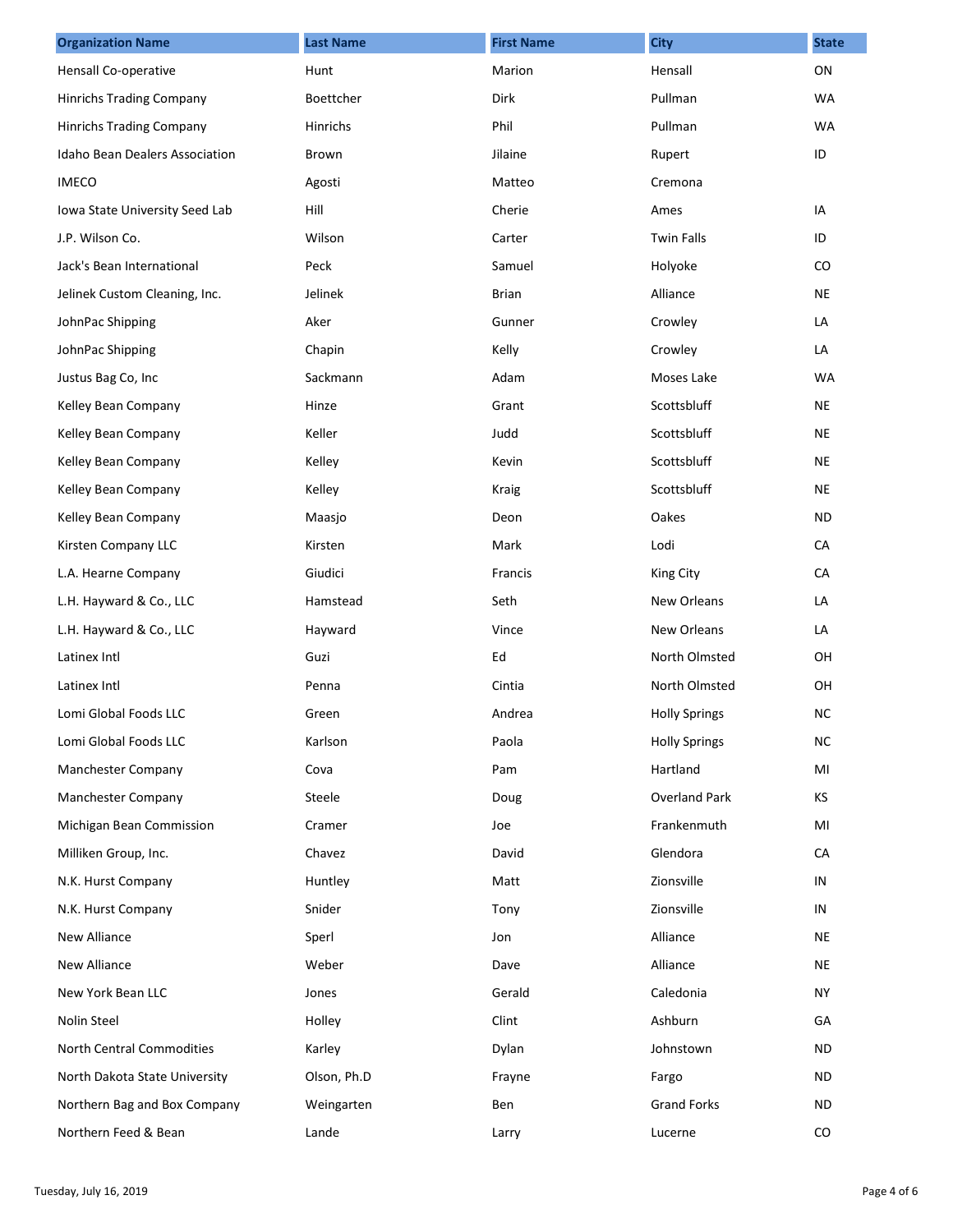| <b>Organization Name</b>         | <b>Last Name</b> | <b>First Name</b> | <b>City</b>        | <b>State</b> |
|----------------------------------|------------------|-------------------|--------------------|--------------|
| Northwest Trading Co Inc         | Benson           | Matthew           | Lodi               | CA           |
| Northwest Trading Co Inc         | Benson           | Ryan              | Lodi               | CA           |
| <b>Oliver Manufacturing</b>      | Jackson          | Troy              | La Junta           | CO           |
| Organic Farmers of Michigan, LLC | Steely           | Steve             | Decker             | MI           |
| Pacific Grain & Foods            | Perkins          | Jacquelyn         | Fresno             | CA           |
| Pacific Grain & Foods            | Perkins          | Lee               | Fresno             | CA           |
| Pacific Grain & Foods            | Tomajan          | Sean              | Fresno             | CA           |
| Pickett Equipment                | Olson            | <b>Brady</b>      | Burley             | ID           |
| <b>Prairie Engineering</b>       | Hailey           | Clint             | Riviere-Du-Loup    | QC           |
| Preator Bean Company             | Preator          | Lynn              | Burlington         | <b>WY</b>    |
| Preator Bean Company             | Preator          | Tim               | Burlington         | <b>WY</b>    |
| Preator Bean Company             | Preator          | Zach              | Burlington         | <b>WY</b>    |
| Prusse Sales & Export            | Prusse           | David             | Lone Tree          | $\rm CO$     |
| R.S. Porter & Co, Inc            | Jahn             | Robby             | Cliffside Park     | <b>NJ</b>    |
| Ray-Mont Logistics               | Peterson         | Russell           | Spokane Valley     | <b>WA</b>    |
| Ray-Mont Logistics               | Zimmerman        | Donny             | Spokane Valley     | <b>WA</b>    |
| Rhodes Stockton Bean Co-op       | Kubo             | Larry             | <b>Tracy</b>       | CA           |
| Russell E Womack, Inc.           | Byrne            | Shane             | Lubbock            | TX           |
| Russell E. Womack, Inc.          | Byrne            | Richard           | Lubbock            | <b>TX</b>    |
| Saborea Foods                    | Cubias           | Maurice           | North Hollywood    | CA           |
| Satake USA Inc                   | Pike             | Pat               | Stafford           | <b>TX</b>    |
| Scoular                          | <b>Buhler</b>    | Nathan            | Regina             | <b>SK</b>    |
| Scoular Canada                   | Boyachek         | Carson            | Regina             | SK           |
| Seneca Foods Corp                | Lindsay          | Leon J.           | Owatonna           | MN           |
| Slauson Trading Co               | Slauson          | Michael           | Rotonda West       | FL.          |
| Spokane Seed Company             | Fontaine         | Andrew J.J.       | Spokane Valley     | <b>WA</b>    |
| SRS Commodities Ltd              | Harpestad        | Rick              | Mayville           | ND.          |
| Star of the West                 | Herr             | Steve             | Frankenmuth        | MI           |
| Steele & Company                 | Stawowy          | Matthew           | Sterling           | MI           |
| Steele & Company                 | Steele           | Tony              | <b>Sterling</b>    | MI           |
| Symach                           | Geurs            | Harm              | Beechville         | <b>NS</b>    |
| Syngenta                         | Hankins          | Gordin            | Fort Collins       | CO.          |
| Syngenta                         | Phillips         | Aaron             | <b>Idaho Falls</b> | ID           |
| Tarke Bean LLC                   | <b>Dollins</b>   | Denise            | Meridian           | CA           |
| Teasdale Foods, Inc              | Tinoco           | Alfredo           | Atwater            | CA           |
| Texas Best Bean and Seed         | Cruz             | Maria             | Olton              | TX           |
| Texas Best Bean and Seed         | Redwine          | Bobby             | Olton              | TX           |
| Texas Best Bean and Seed         | Redwine          | <b>Brice</b>      | Olton              | TX           |
| Thompsons Limited                | Cottenden        | Scott             | Blenheim           | ON           |